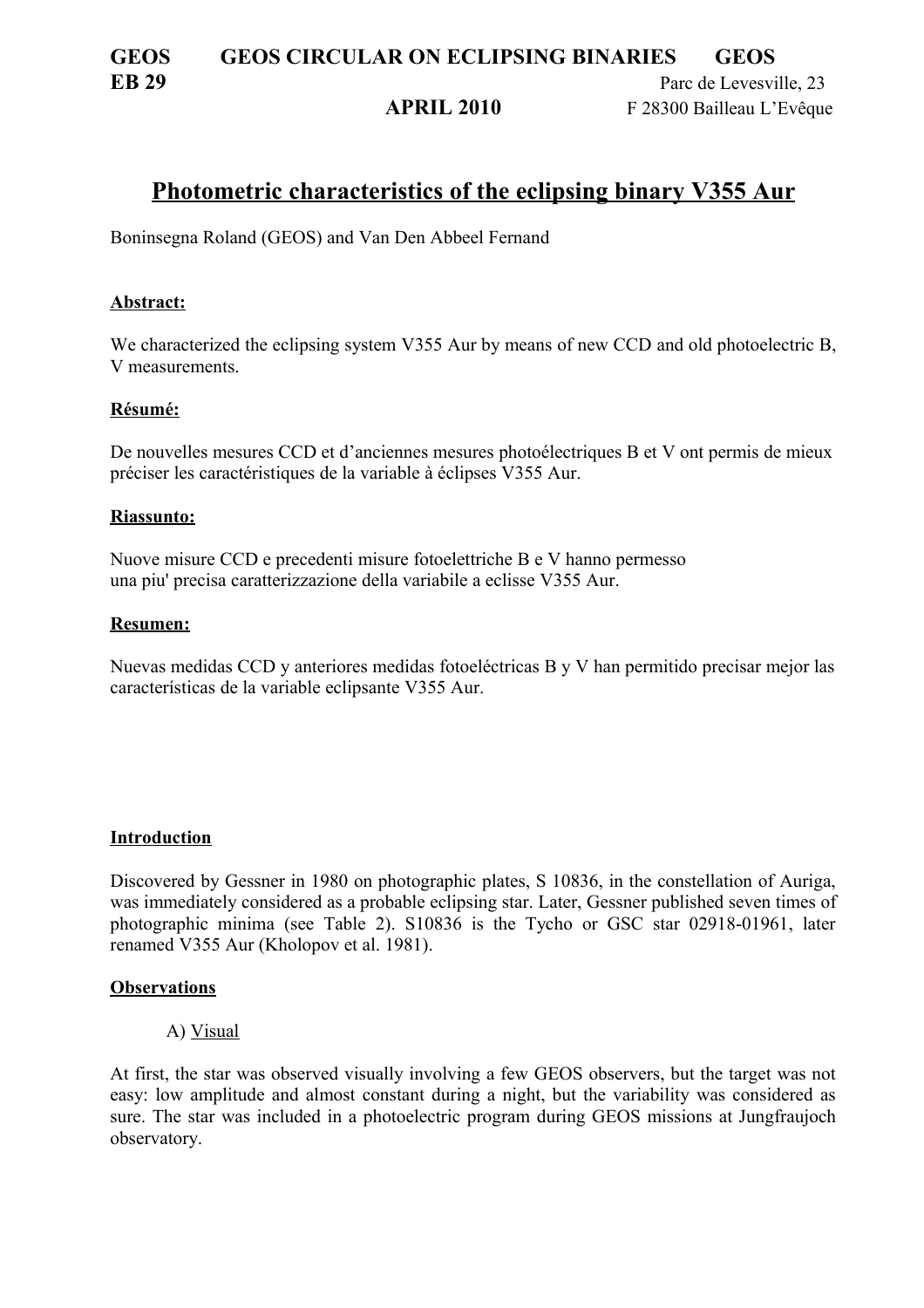# B) Photoelectric

Sixty V and fifty-nine B measurements were performed over a period of eleven years using a cooled photometer equipped with filters of the Geneva photometric system attached to the Jungfraujoch Observatory's 76 cm telescope. Transformation of the B-V values from Geneva into Johnson and Morgan's system was done using Meylan and Hauck's formulae (1981). The magnitude variation was determined to be: 10.26 to 10.66 in B and 10.85 to 11.20 in V. The B-V colour index does not vary much:  $+0.27$  to  $+0.34$ . One secondary minimum was recorded (see Fig 1). The secondary minimum reached 10.45 (B) and 11.08 (V), respectively. However, it was not possible, from this scattered data set, to find out the period of the star. Table 3 lists all photoelectric measurements, while Fig. 3 presents the V light curve.

# C) Rotse1 survey

The Northern Sky Variability Survey (Wozniak et al., 2004) recorded the brightness of V355 Aur under two distinct designations: 4514290 and 4401404 with 211 and 27 data points respectively. Keep in mind that ROTSE1 is a robotic all-sky survey made without filter. From that database, it was possible for us to determine three more secondary minima. Otero et al., (2006) used all the data to determine a period and compute a mean primary minimum time. A complete ROTSE1 light curve is presented in Fig. 4.

# D) New CCD measures

Three more observers obtained additional primary minimum timing on the star: Krajci (2006) using no filter, Van Den Abbeel (2008) using a V filter (see Fig. 2) and Brát (2008) using an R filter. Collecting all the available minima (see Table 1) it was possible to present a refined ephemeris for that EA star:

#### **HJD 2447519.27 + 17.6447 E**  $+/-$  0.03  $+/-$  0.0002

The photographic minima of Gessner were not included in Table 1 or in the calculation of the improved period, but these minima and their respective O-C's are presented in Table 2. The value of photographic minima are, in general, very limited when Julian date is the only information published, as in the case of the Gessner paper. However, some authors have reported the Julian date of the plate, along with a magnitude estimate. In that case, it is possible to use the data of several plates, exposed over a period of a few months, and folding them using the star period. The quality of the minima timing is improved by using several points instead of one.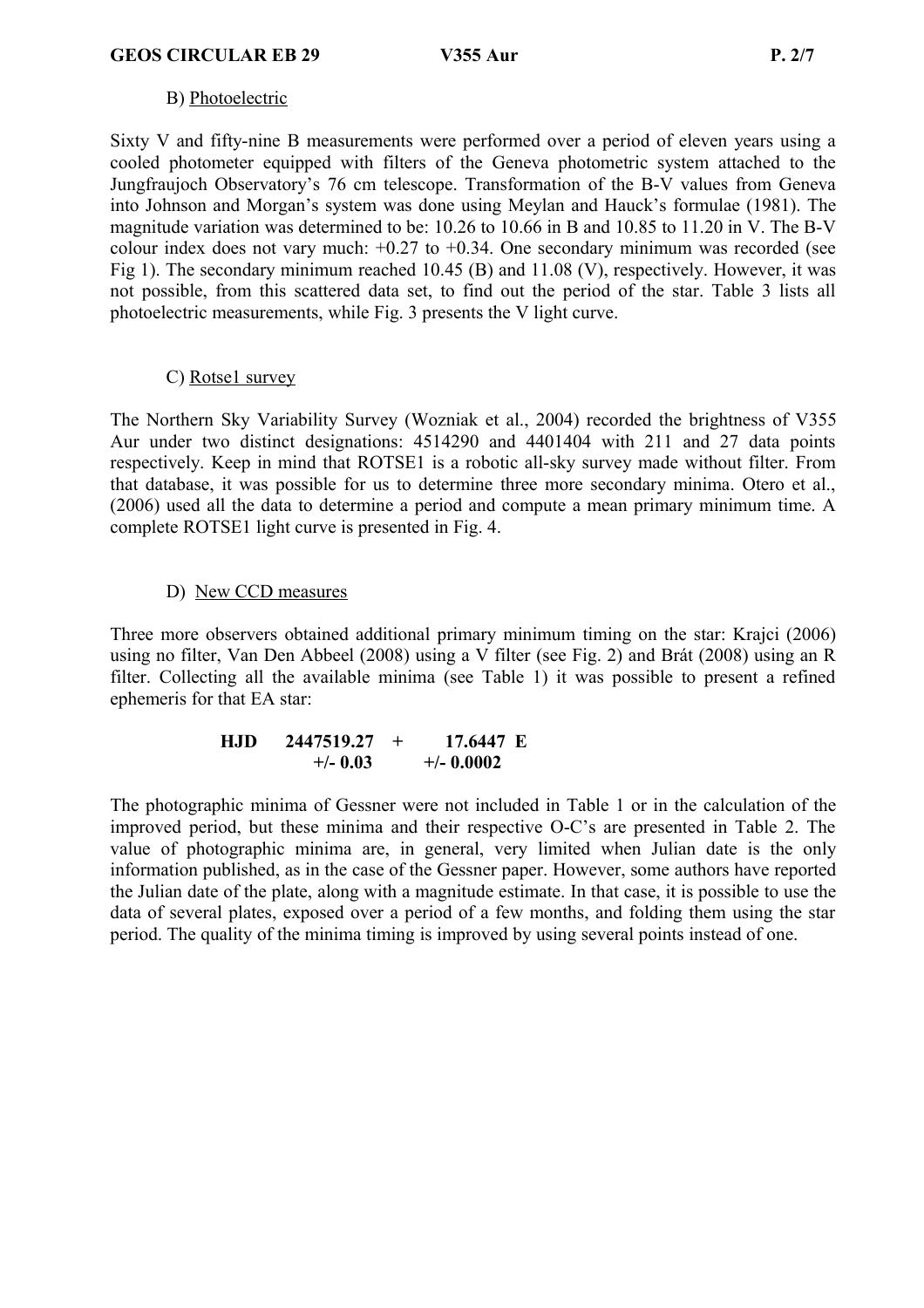# **Discussion**

If the nature of the star seems obvious, it is interesting to point out that the Tycho 1 Catalogue (Hog E. et al., 1998) gives a large value for the parallax (99.8 mas), which would place the star around 10 parsecs from the Sun. The standard error on that parallax is very large too (68 mas)! In fact, at that distance, the apparent brightness of the star should almost equal its absolute magnitude. In that case, V355 Aur must be around three hundred times fainter than the Sun would be at 10 parsecs, which seems unlikely according to the B-V value. The parallax value from Tycho 1 is most probably wrong.

# **Acknowledgments**

Many thanks to Patrick Wils, for his help concerning the nature of this eclipsing star, to Andrew Elliott who checked the English version of this paper, to all the people who participated to the measurements on V355 Aur at Jungfraujoch Observatory. The graphics are generated by the Peranso software (www.peranso.com).



**Figure 1:** Jungfraujoch observed photoelectric secondary minimum in V band (top panel) and B-V index (bottom panel).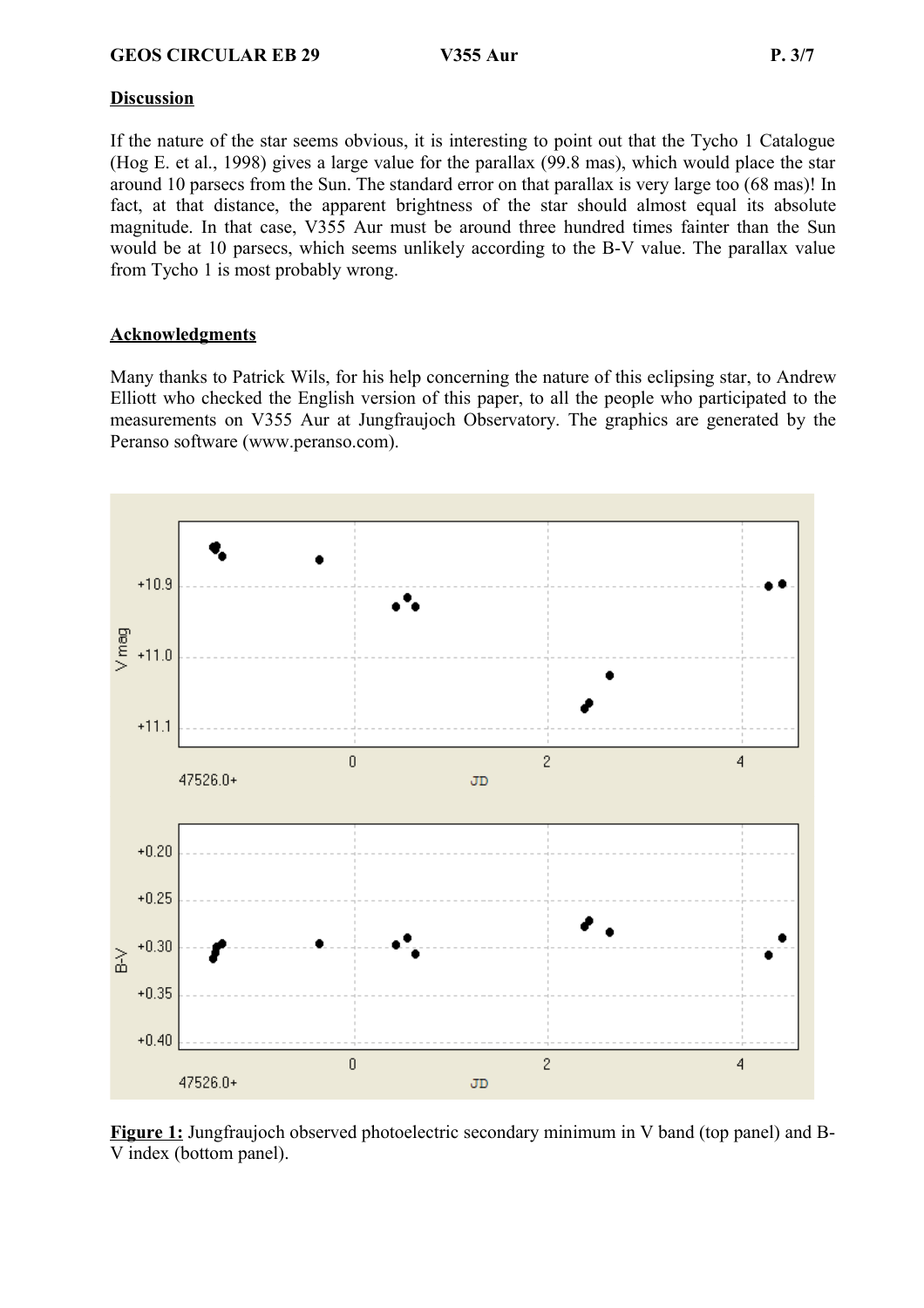

**Figure 2:** Van Den Abbeel observed primary minimum with a CCD camera and a V filter.



**Figure 3:** Jungfraujoch composite V light curve using above ephemeris.



**Figure 4:** Rotse1 measurements composite light curve using above ephemeris.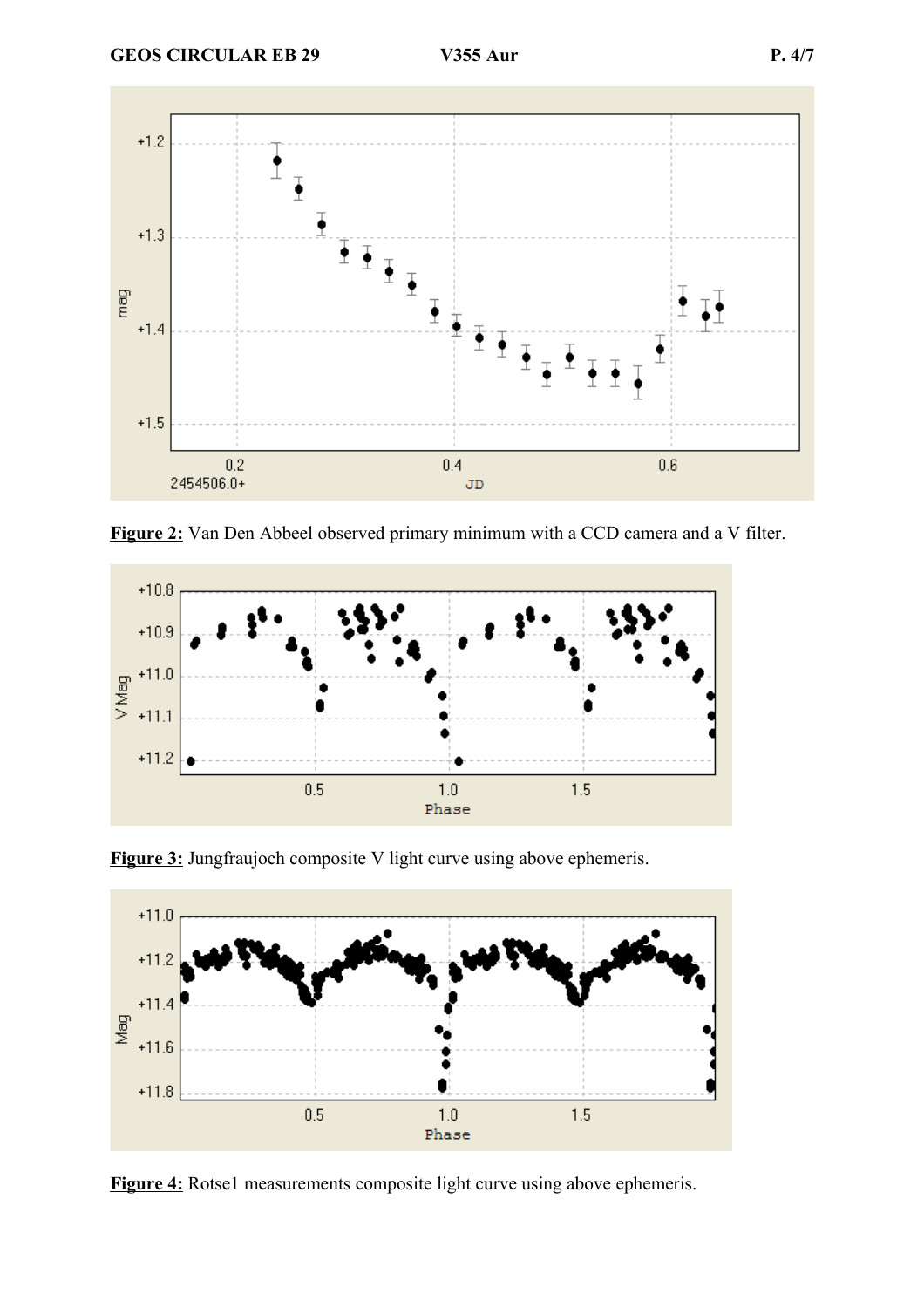| Hel. J.D.   | Obs.              | E     | $O-C$     |
|-------------|-------------------|-------|-----------|
| $2400000 +$ |                   |       |           |
| 47527.98    | Jungfraujoch B    | 0.5   | $-0.12$   |
| 47528.14    | Jungfraujoch V    | 0.5   | 0.04      |
| 51277.680   | Otero S. et al.   | 213   | 0.080     |
| 51462.853   | Rotse             | 223.5 | $-0.017$  |
| 51515.918   | Rotse             | 226.5 | 0.114     |
| 51604.014   | Rotse             | 231.5 | $-0.013$  |
| 53359.6683  | Krajci T.         | 331   | $-0.0093$ |
| 54453.5888  | Brat L.           | 393   | $-0.0618$ |
| 54506.5626  | Van Den Abbeel F. | 396   | $-0.0222$ |

**Table 1:** V355 Aur list of observed minima.

**Table 2:** V355 Aur list of observed photographic minima.

| Hel. J.D.<br>$2400000 +$ | Obs.       | E        | $O-C$  |
|--------------------------|------------|----------|--------|
| 39915.4                  | Gessner H. | $-431$   | 1.0    |
| 41300.5                  | Gessner H. | $-352.5$ | 1.0    |
| 41361.4                  | Gessner H. | $-349$   | 0.1    |
| 41598.5                  | Gessner H. | $-335.5$ | $-1.0$ |
| 41679.3                  | Gessner H. | $-331$   | 0.4    |
| 41741.4                  | Gessner H. | $-327.5$ | 0.8    |
| 43849.5                  | Gessner H. | $-208$   | 0.3    |
| 43955.3                  | Gessner H. | $-202$   | 0.3    |

**Table 3:** V355 Aur photometry from Jungfraujoch.

B-V<sub>G</sub> refers to Geneva system color index, B-V<sub>J</sub> refers to Johnson and Morgan system.

| Hel. $JD + 2400000$ | V     | $B-VG$  | $B-VJ$ |
|---------------------|-------|---------|--------|
| 47151.3616          | 10.90 | $-0.60$ | 0.30   |
| 47151.3856          | 10.89 | $-0.57$ | 0.32   |
| 47151.4220          | 10.88 | $-0.57$ | 0.32   |
| 47153.3193          | 10.86 | $-0.58$ | 0.31   |
| 47153.4075          | 10.87 | $-0.57$ | 0.32   |
| 47153.4432          | 10.90 | $-0.57$ | 0.32   |
| 47524.5394          | 10.84 | $-0.58$ | 0.31   |
| 47524.5651          | 10.85 | $-0.59$ | 0.31   |
| 47524.5776          | 10.84 | $-0.60$ | 0.30   |
| 47524.6303          | 10.86 | $-0.60$ | 0.30   |
| 47525.6428          | 10.86 | $-0.60$ | 0.30   |
| 47526.4262          | 10.93 | $-0.60$ | 0.30   |
| 47526.5484          | 10.92 | $-0.61$ | 0.29   |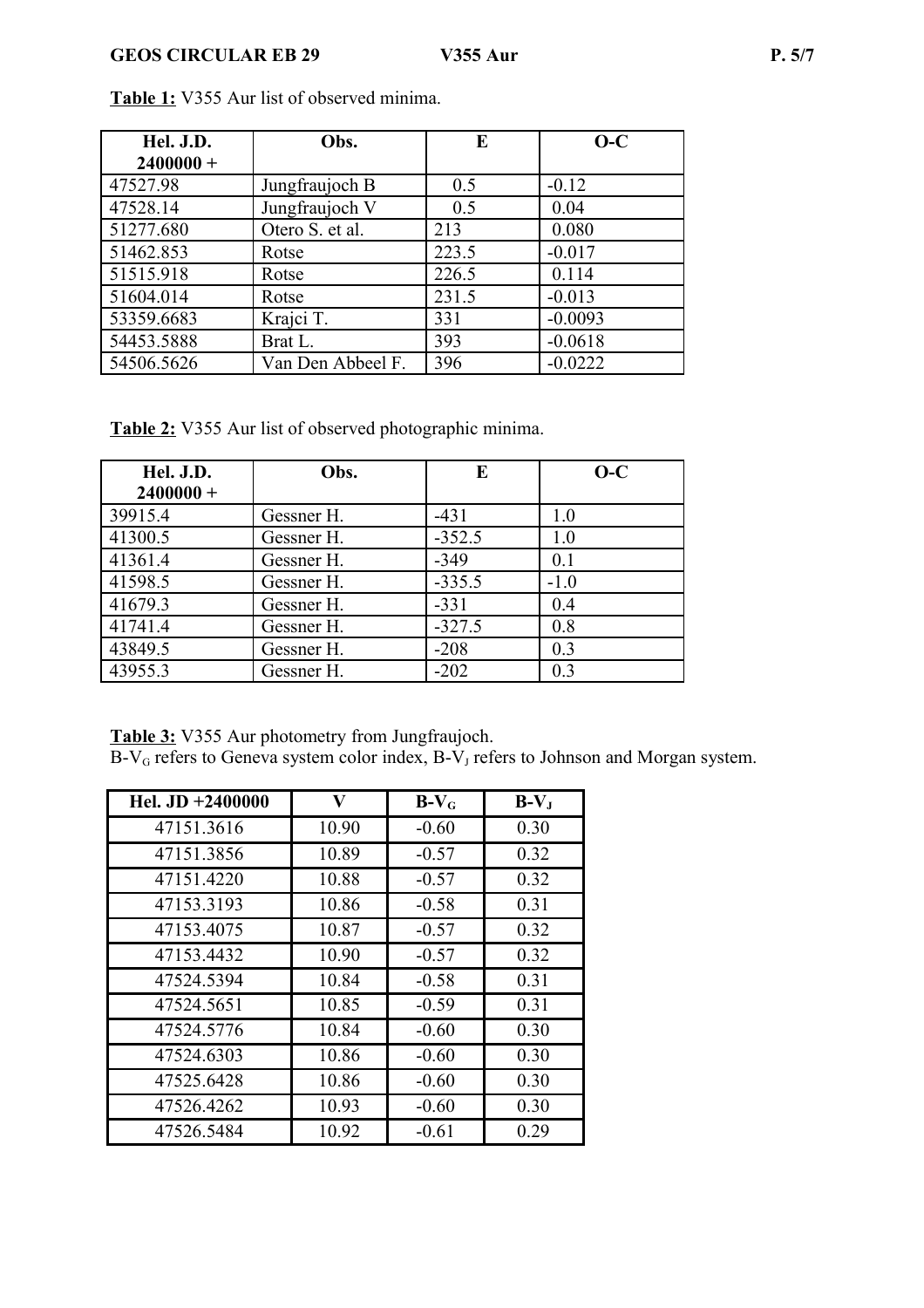| Hel. JD +2400000 | $\mathbf{V}$ | <b>B-VG</b> | $B-VJ$ |
|------------------|--------------|-------------|--------|
| 47526.6303       | 10.93        | $-0.59$     | 0.31   |
| 47528.3782       | 11.07        | $-0.62$     | 0.28   |
| 47528.4220       | 11.06        | $-0.63$     | 0.27   |
| 47528.6379       | 11.03        | $-0.61$     | 0.28   |
| 47530.2782       | 10.90        | $-0.58$     | 0.31   |
| 47530.4143       | 10.90        | $-0.61$     | 0.29   |
| 48978.4679       | 10.92        | $-0.58$     | 0.32   |
| 48978.6630       | 10.96        | $-0.59$     | 0.30   |
| 48981.3421       | 10.93        | $-0.58$     | 0.32   |
| 48981.3949       | 10.92        | $-0.58$     | 0.32   |
| 48981.4553       | 10.92        | $-0.56$     | 0.33   |
| 48981.5435       | 10.93        | $-0.57$     | 0.32   |
| 48981.6394       | 10.95        | $-0.59$     | 0.30   |
| 48982.4345       | 11.00        | $-0.59$     | 0.31   |
| 48982.5449       | 10.99        | $-0.59$     | 0.30   |
| 48982.6178       | 10.99        | $-0.58$     | 0.31   |
| 48983.3463       | 11.04        | $-0.58$     | 0.32   |
| 48983.4011       | 11.09        | $-0.58$     | 0.31   |
| 48983.4629       | 11.13        | $-0.56$     | 0.33   |
| 48984.4268       | 11.20        | $-0.54$     | 0.34   |
| 49721.5690       | 10.96        | $-0.62$     | 0.28   |
| 49721.6614       | 10.84        | $-0.60$     | 0.30   |
| 49722.3579       | 10.94        | $-0.59$     | 0.30   |
| 50070.6880       | 10.85        |             |        |
| 50336.5561       | 10.89        | $-0.59$     | 0.31   |
| 50336.6166       | 10.86        | $-0.57$     | 0.32   |
| 50456.5029       | 10.97        | $-0.58$     | 0.31   |
| 50456.5550       | 10.97        | $-0.57$     | 0.32   |
| 50456.5904       | 10.96        | $-0.59$     | 0.31   |
| 50456.6217       | 10.98        | $-0.55$     | 0.34   |
| 50460.3180       | 10.89        | $-0.58$     | 0.31   |
| 50460.3979       | 10.87        | $-0.57$     | 0.32   |
| 50461.2937       | 10.85        | $-0.59$     | 0.30   |
| 50461.3666       | 10.88        | $-0.59$     | 0.30   |
| 50461.4735       | 10.87        | $-0.58$     | 0.31   |
| 50461.5249       | 10.87        | $-0.59$     | 0.31   |
| 50461.5972       | 10.87        | $-0.59$     | 0.30   |
| 50462.3673       | 10.86        | $-0.59$     | 0.31   |

**Table 3:** V355 Aur photometry from Jungfraujoch (continued).